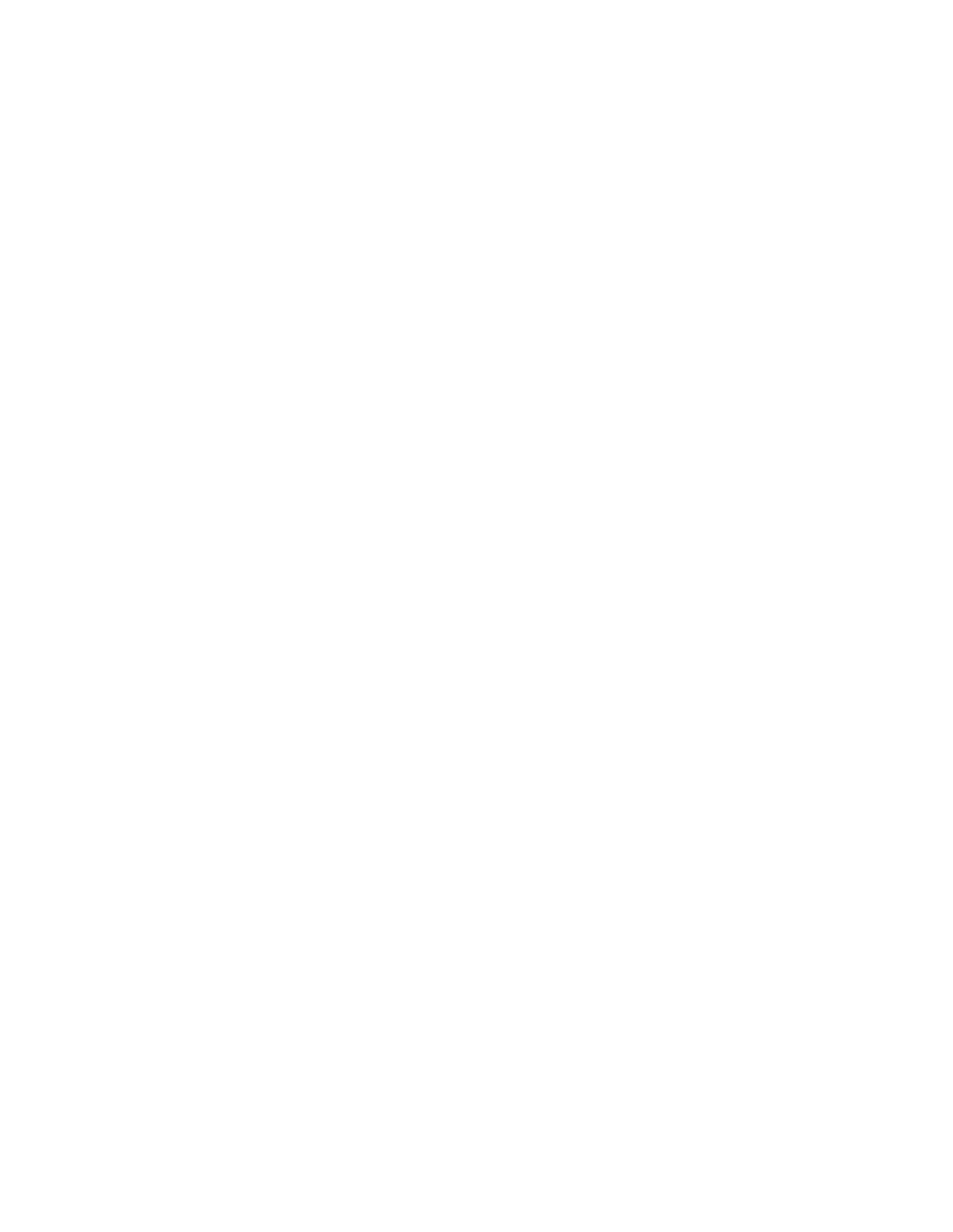### **BURKE, Justice.**

[¶1] Dustin Lee Yearout challenges the district court's denial of his motion to correct an illegal sentence. We will affirm the district court's decision.

### *ISSUE*

[¶2] The issue presented is whether Mr. Yearout is entitled to credit against his sentence for the time he spent in an in-patient substance abuse treatment program, and for the time he spent on intensive supervised probation.

## *FACTS*

[¶3] In late 2010, Mr. Yearout was charged with two counts of burglary in violation of Wyo. Stat. Ann. § 6-3-301(a) (LexisNexis 2009) and one count of aggravated burglary in violation of Wyo. Stat. Ann. § 6-3-301(c). He soon reached a plea agreement with the State. The State agreed to reduce the third count from aggravated burglary to burglary, and Mr. Yearout agreed to plead guilty to the three burglary charges. The parties agreed to recommend three concurrent sentences of four to seven years in prison, with the sentences being suspended in lieu of one year in jail and seven years supervised probation.

[¶4] The district court accepted the guilty pleas, and sentenced Mr. Yearout as the parties recommended. The district court ordered that, following the jail term, Mr. Yearout would be placed on intensive supervised probation for a period of seven years. One of the conditions of his probation was to participate in and complete an inpatient substance abuse treatment program.

[¶5] In early 2012, a probation agent informed the district court that Mr. Yearout had completed the substance abuse program as ordered, and was now on intensive supervised probation. Later that year, the State petitioned the district court to revoke Mr. Yearout's probation, alleging several violations of the terms and conditions of his probation. Mr. Yearout initially denied the allegations, but admitted to them at a later hearing. The district court revoked his probation and reinstated his original sentence of three concurrent terms of four to seven years in prison. The district court awarded credit for thirty-six days of pre-sentence confinement.

[¶6] In 2013, Mr. Yearout filed a motion pursuant to W.R.Cr.P. 35(a) to correct an illegal sentence. He contended that his sentence was illegal because the district court had not awarded credit for the time he spent in jail, in treatment, and on probation. He sought credit for an additional 691 days. The district court granted Mr. Yearout's petition in part, awarding credit for the 365 days he served in the county jail. It denied the motion in part, ruling that Mr. Yearout was not entitled to credit for the time spent in the treatment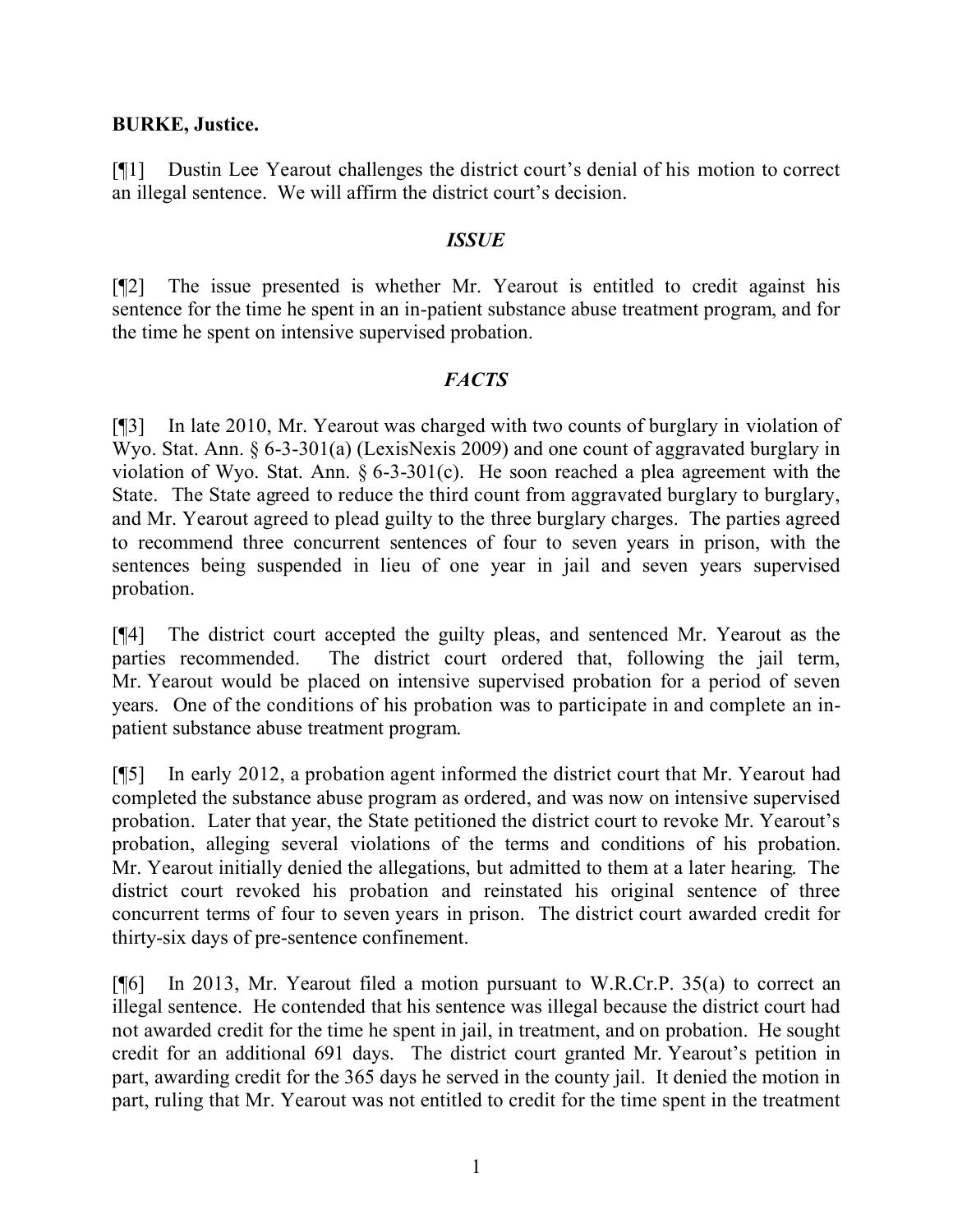program or on probation. Mr. Yearout appealed the district court's partial denial of his motion.

## *STANDARD OF REVIEW*

[¶7] A sentence that does not include proper credit for time previously served is an illegal sentence. *Baker v. State*, 2011 WY 53, ¶ 8, 248 P.3d 640, 642 (Wyo. 2011). Whether a sentence is illegal is a question of law that we review *de novo*. *Id*.

## *DISCUSSION*

[¶8] Mr. Yearout claims he is entitled to credit for the 122 days he spent in an inpatient treatment facility for substance abuse. A district court must award credit against an original sentence when a defendant is in "official detention." *Hagerman v. State*, 2011 WY 151, 12, 264 P.3d 18, 21 (Wyo. 2011). Under Wyoming law, "official detention" means, among other things, arrest or detention in a facility for the custody of persons who are charged with or convicted of a crime. Wyo. Stat. Ann.  $\S$  6-5-201(a)(ii). Official detention generally "does not include supervision on probation or parole." *Id.* However, if a condition of probation subjects a defendant to a charge of escape, he is entitled to credit against his sentence for the time spent in that environment. *Blouir v. State*, 950 P.2d 53, 55 (Wyo. 1997).

[¶9] Mr. Yearout contends that he was subject to a charge of escape if he left the treatment facility. The record contains no support for this contention. We reviewed the written plea agreement, the transcript of the change of plea hearing, the Order after Hearing on a Change of Plea, the presentence investigation report, the transcript of the sentencing hearing, the Judgment and Sentence, and other documents of record. They contain nothing to indicate that Mr. Yearout would have been subject to an escape charge during his time in the treatment facility. To the contrary, the district court required him to appear at the probation office before beginning treatment. This confirms that he was on probation, not in official detention, during his time at the treatment facility. Mr. Yearout's situation is similar to the one we considered in *Craig v. State*, 804 P.2d 686, 688 (Wyo. 1991). We said that Mr. Craig "was not in custody at the Pine Ridge Hospital because he could not be charged with escape from official detention had he left. . . . Because escape from detention would not lie, the time at the Pine Ridge Hospital does not count as time to be credited against his sentence."

[¶10] Mr. Yearout relies on cases indicating that persons participating in community correctional programs may be treated as both on probation and in official detention. *Endris v. State*, 2010 WY 73, ¶ 17, 233 P.3d 578, 582 (Wyo. 2010); *Peper v. State*, 768 P.2d 26, 29 (Wyo. 1989). However, Mr. Yearout was in substance abuse treatment, not community corrections. Our cases are clear that persons in community correctional programs are considered in official detention because they "may be charged with escape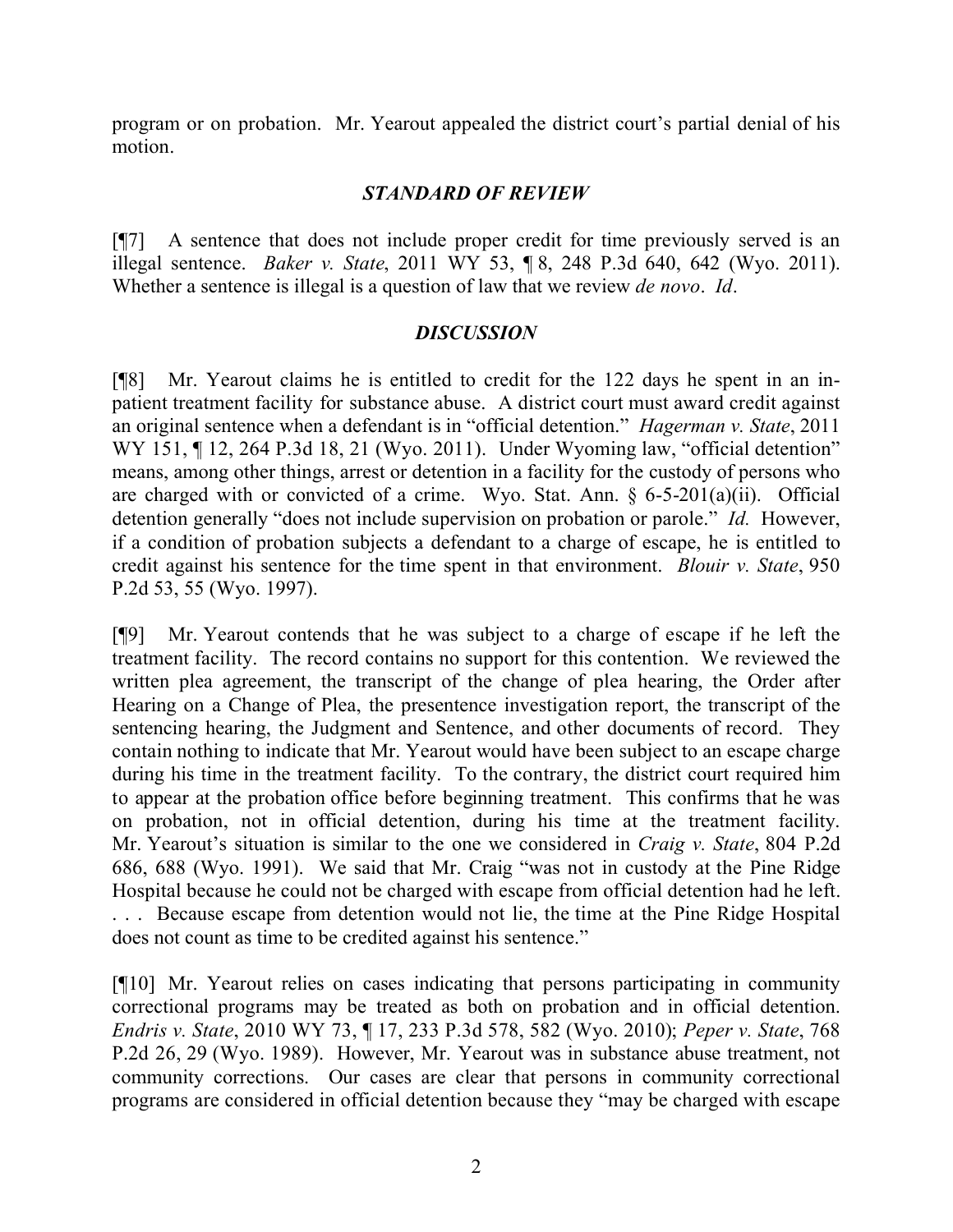from the program." *Endris*, ¶ 17, 233 P.3d at 582; *see also* Wyo. Stat. Ann. § 7-18-112; *Yellowbear v. State*, 874 P.2d 241, 246 (Wyo. 1994) (Credit was required for time he spent in a community corrections facility because he could be charged with escape for leaving, but credit was not required for the time in an in-patient treatment facility because he could not be charged with escape for leaving.). Again, Mr. Yearout could not have been charged with escape if he had left the treatment facility, so he is not entitled to credit for the time he spent there.

[¶11] Mr. Yearout also asserts that the agreement he signed with the treatment facility provided that he would be charged with escape for leaving the facility. This agreement is not in the record, so we have no way to confirm his assertion. Even if the agreement did so provide, Mr. Yearout has provided no authority for the proposition that the sentence imposed by the district court could be altered by a private agreement between a patient and a treatment center. The district court did not err in denying Mr. Yearout credit for the time spent in the treatment facility.

[¶12] Mr. Yearout also claims that he is entitled to credit for the time he spent on probation because the conditions of his intensive supervised probation were so restrictive as to be the equivalent of time spent in jail. He quotes the lengthy list of terms and conditions of his intensive supervised probation to demonstrate that the program was a serious constraint on his liberties. He emphasizes the electronic monitoring system and contends it was "equivalent to house arrest." He therefore asserts that he is entitled to credit for the time he spent on intensive supervised probation.

[¶13] We recognize that the terms and conditions of Mr. Yearout's intensive supervised probation placed limitations on his liberties. However, in determining whether Mr. Yearout is entitled to credit for that time, the dispositive factor is not the degree of restraint on his liberty. It is whether he could have been charged with escape. "[W]hen a defendant, as a probation condition, is placed in an environment from which a charge of escape would lie, he would be entitled to credit against his sentence for the time he spent in that environment." *Kupec v. State*, 835 P.2d 359, 363 (Wyo. 1992). *See also Blouir*, 950 P.2d at 55.

[¶14] We decided in *Kupec* that a home electronic monitoring system as a probation condition constituted supervised probation, not official detention, because Ms. Kupec was not subject to a charge of escape. *Kupec*, 835 P.2d at 364. With regard to Mr. Yearout's effort to equate electronic monitoring with house arrest, we have said that even house arrest does not constitute official detention if a person cannot be charged with escape. *Smith v. State*, 985 P.2d 961, 963 (Wyo. 1999). Despite the restrictive terms and conditions of the intensive supervised probation, Mr. Yearout could not have been charged with escape if he left the program, and he is not entitled to credit for the time spent on probation. The district court did not err in denying Mr. Yearout credit for the time spent on intensive supervised probation.